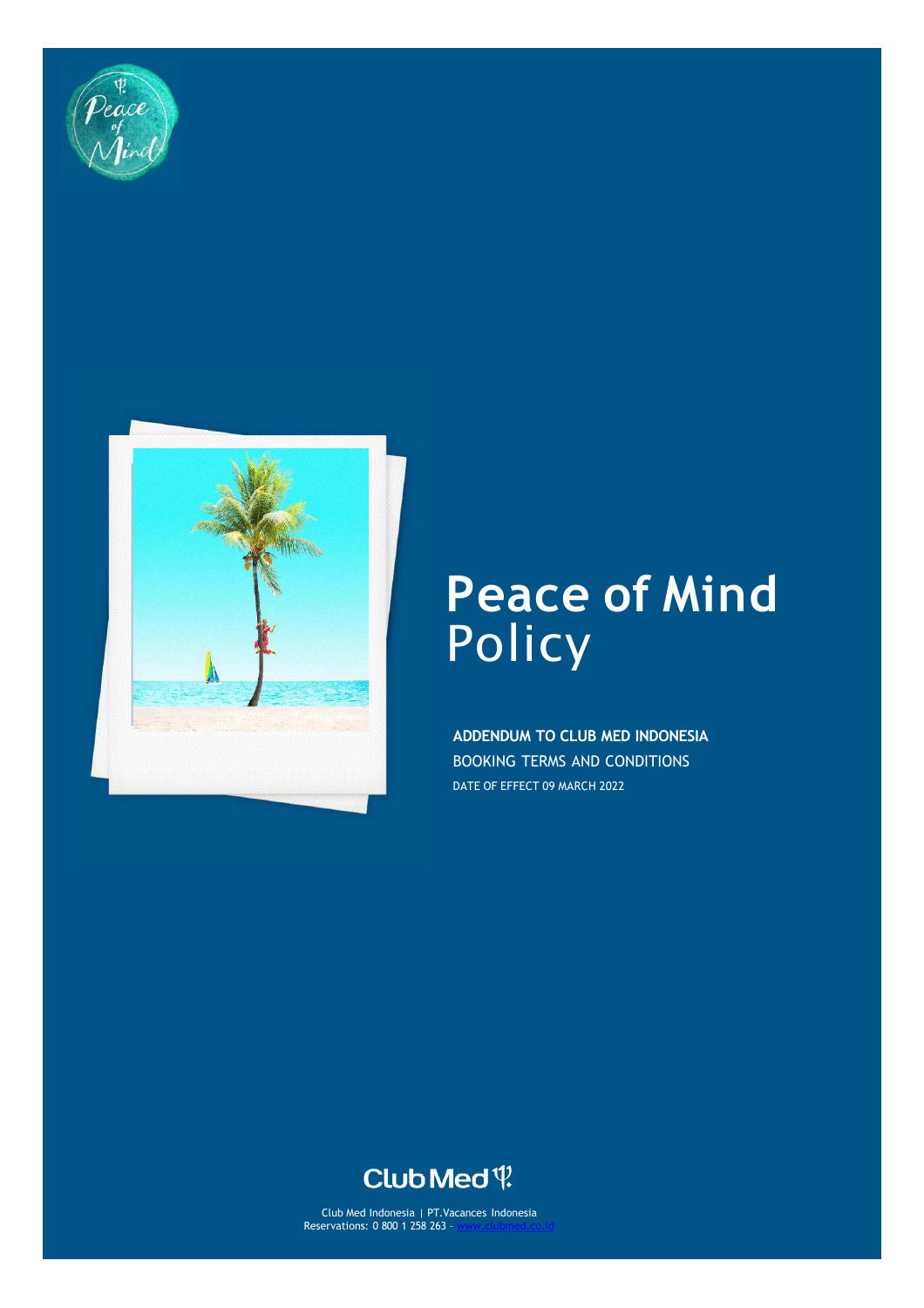

# CLUB MED PEACE OF MIND POLICY Terms & Conditions

Club Med is introducing a Peace of Mind policy to provide flexibility to our guests with their travel plans.

The Peace of Mind policy will apply to all bookings described below. Club Med Standard Booking Terms & Conditions will continue to apply to all bookings save as otherwise modified by this Peace of Mind policy.

### **A. For all bookings made until 30 JUNE 2022**

#### **1. FREE CHANGE OF DATE**

Club Med offers one free change of travel date up to 7 days before departure without any amendment or cancellation charges, subject to the following terms:

- a) Club Med must be informed of the amendment at least 7 days before your scheduled departure date.
- b) Amended travel journey must be completed by 30 April 2023
- c) The original length of stay, number and adult-child breakdown of guests, room category and resort booked must remain the same in the amended booking.
- d) Any additional costs for any applicable airline/other transportation/services charges relating to the travel date change shall be payable by you.
- e) If the amended booking is of lesser value from the original booking, the difference in pricing shall be refunded to you only in the form of credits to be used within one year of the amended departure date. If the amended booking is of a greater value from the original booking, you will be required to pay for the new price and any other pricing variances due.

After you have exercised the one free change, please note that the Club Med Standard Booking Terms & Conditions shall apply to any further changes.

### **2. BOOK NOW PAY LATER**

For bookings made more than 30 days prior to scheduled departure

**Deposits:** A deposit of IDR 1,500,000 per person for Club Med land stay component/ package and full price payment for any airplane/other transportation/services ticket included in your package must be paid at the time of booking to secure and validate your booking.

**Final Payment:** The balance of the Club Med holiday cost must be paid at least 30 days before your scheduled departure.

For bookings made within 30 days of scheduled departure

**Full Payment:** The Club Med holiday cost must be paid in full at the time of booking to secure and validate your booking.



Club Med Indonesia | PT.Vacances Indonesia Reservations: 0 800 1 258 263 – [www.clubmed.co.id](http://www.clubmed.co.id/)